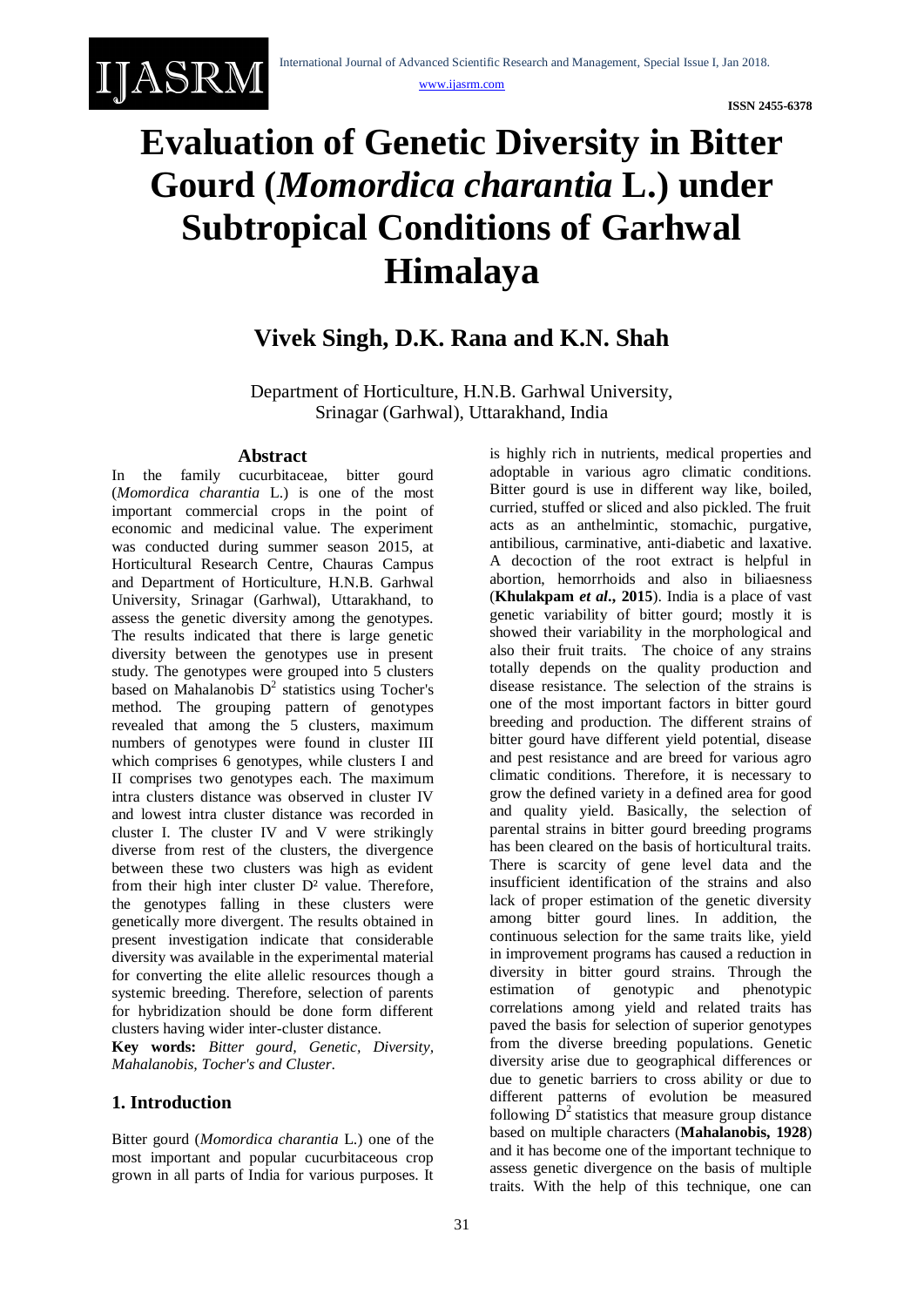easily predict strains which have high index scores and fell into different clusters can be crossed to have maximum variability of good combinations of different traits. **Rao (1952)** suggested the application of these techniques for the assessment of genetic diversity in plant breeding. Divergence analysis is being a powerful tool in quantifying the degree of divergence present at genotypic level based on phenotypic observations in different crops. The objective of this study was to establish genetic diversity within a collection of selected bitter gourd strains with important contrasting features under subtropical conditions.

#### **2. Materials and Methods**

IJASRM

The present investigation was conducted at Horticultural Research Centre, Chauras Campus, Department of Horticulture, H.N.B. University Srinagar, Garhwal, Uttarakhand (India). The experimental materials comprised of 20 strains of bitter gourd *viz.,* GP-1, HP-1, HP-2, JP-1, KVS-7, MN-1, MP-1, PDM, PSPB-14, RAJ- 1, RAJ-2, VRBTG-1, VRBTG-2, VRBTG-3, VRBTG- 4, VRBTG-5, VRBTG-6, VRBTG-7, VRBTG-8 and VRBTG-9 collected from different parts of India. The seeds were sown in the nursery bed on February and transplanting was done in March 2015. These plants are raised in randomized block design (RBD) which was replicated thrice with twelve plants in each treatments following a spacing of 1.5 x .50 m. Recommended package of practices for growing a healthy crop was followed to grow a successful crop of bitter gourd. The observation were recorded on five randomly selected plants per treatment from each replication for twenty growth, yield, quality and seed characters *viz.,* length of vine, diameter of vine, number of primary branches per vine, number of nodes per vine, days to opening of first male and female flower, number of nodes bearing first male and female flower, days to first fruit harvest, number of fruit per vine, fruit length (cm), fruit diameter (cm), fruit weight (g), fruit yield per vine (kg), fruit yield per plot (kg), number of locules per fruit, carbohydrate (g/100g), ascorbic acid  $(mg/100g)$ , total soluble solids ( $^{0}$ Brix) and number of seeds per fruit. Genetic diversity was estimated by calculating **Mahalanobis (1936)** D 2 statistic. The genotypes were further grouped into different clusters as per Tocher's method **(Rao, 1952)**.

#### **3. Result and Discussion**

The analysis of variance revealed significant differences among the genotypes for almost for all the traits except number of nodes per vine and fruit length, that indicating adequate genetic variability present in the experimental material used for this

research work. On the basis of  $D<sup>2</sup>$  values, twenty genotypes were grouped into five clusters which indicated a large genetic diversity between the strains use in present research work. The cluster III include six strains *viz.*, VRBTG-4, VRBTG-5, PSPB-14, VRBTG-6, GP-1 and VRBTG-8, cluster IV (VRBTG-9, MP-1, KVS-7, HP-1 and HP-2) and V (VRBTG-7, RAJ-1, RAJ-2, MN-1 and JP-1) includes five strains each and cluster I (PDM and VRBTG-1) and II (VRBTG-2 and VRBTG-3) included two strains each (Table 1).

**Table 1. Distribution of 20 strains of bitter gourd in different clusters on the basis of D<sup>2</sup>statistic**

| <b>Cluster</b> | <b>Number</b>  | <b>Genotypes</b>                                            |  |  |  |  |  |
|----------------|----------------|-------------------------------------------------------------|--|--|--|--|--|
|                | of             |                                                             |  |  |  |  |  |
|                | genotype       |                                                             |  |  |  |  |  |
| Т              | $\mathfrak{D}$ | PDM and VRBTG-1                                             |  |  |  |  |  |
| $\mathbf{H}$   | 2              | VRBTG-2 and VRBTG-3                                         |  |  |  |  |  |
| III            | 6              | VRBTG-4, VRBTG-5, PSPB-<br>14, VRBTG-6, GP-1 and<br>VRBTG-8 |  |  |  |  |  |
| $\bf{IV}$      | 5              | VRBTG-9, $MP-1$ , KVS-7,<br>$HP-1$ and $HP-2$               |  |  |  |  |  |
|                | 5              | VRBTG-7, RAJ-1, RAJ-2,<br>$MN-1$ and $JP-1$                 |  |  |  |  |  |

Genotypes from different geographical regions were grouped in the same cluster indicating no relationship between geographic distribution and genetic divergence, while genotypes collected from same location were grouped into different clusters, showing great genetic diversity. Similar results were also obtained by **Rao** *et. al.* **(2003)** in cucumber; **Khan (2006)** in pointed gourd. The intra cluster distance was observed in the all clusters. This finding is in conformity with the findings of **Birari and Ghanekar (1992), Biju** *et al***. (2001)** and **Ganesh** *et al***. (2007)**. The intra cluster distance was observed in the clusters I, II, III, IV and V. Intra clusters distance was maximum in IV (54.165) followed by cluster III (53.882) and lowest in cluster I (41.721). The inter cluster D² values were maximum between cluster I and IV (111.041). The minimum distance was observed between cluster II and III (67.34), cluster IV and V was the most diverse as many clusters showed high inter cluster distances with it (Table 2.). Therefore, the genotypes falling in these clusters were genetically more divergent. Intercrossing the genotypes from these two clusters may generate wider variability and is expected to throw high yielding transgressive segregants in a population.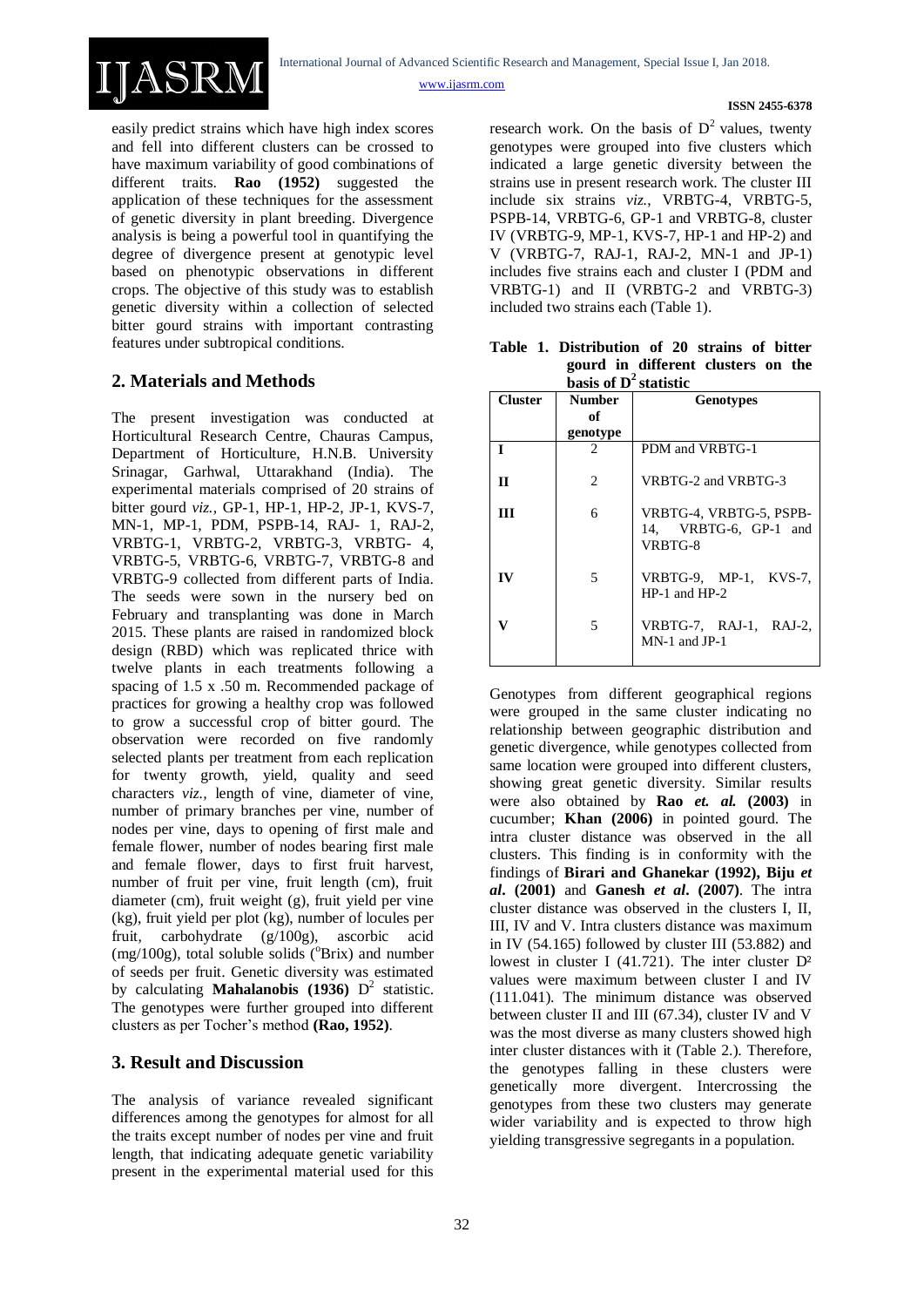**ISSN 2455-6378**

**Table 2: Average intra and inter cluster D² values of bitter gourd genotypes based on 37 traits**

IASRN

| vastu vu or u ans   |        |              |        |         |         |  |  |  |  |
|---------------------|--------|--------------|--------|---------|---------|--|--|--|--|
| <b>Cluster</b><br>I |        | $\mathbf{I}$ | Ш      | IV      | v       |  |  |  |  |
| 1                   | 41.721 | 67.801       | 99.594 | 111.041 | 111.002 |  |  |  |  |
| П                   |        | 49.462       | 67.34  | 68.219  | 88.346  |  |  |  |  |
| Ш                   |        |              | 53.882 | 68.001  | 81.249  |  |  |  |  |
| IV                  |        |              |        | 54.165  | 76.945  |  |  |  |  |
| v                   |        |              |        |         | 53.727  |  |  |  |  |
|                     |        |              |        |         |         |  |  |  |  |

The minimum inter cluster  $D^2$  value was observed between cluster II and III indicating high genetic relationship between genotypes of these two clusters. In heterosis breeding genotypes of diverse clusters are known to play an important role of potential parents and they are likely to produce heterotic combinations. In general, less intra-cluster distance than inter cluster distance suggested homogenous and heterogeneous nature of the genotypes within and between the clusters, respectively.

The mean values of 20 traits for five clusters are summarized in Table 3. The maximum vine length (323.25 cm) was reported in cluster IV, while the minimum (211.97 cm) in cluster I. The highest vine diameter (4.70 mm) was observed in cluster III, whereas lowest in cluster I (3.10 mm). The strains of cluster V showed maximum primary branches per vine (9.54), while minimum in cluster I (6.40). The number of nodes per vine was minimum (35.02) in the cluster I, whereas it was maximum (55.84) in the cluster IV. The days to first male flower (57.26 days) and female flower opening (61.37 days) was early in the strains of cluster III, whereas it was late (71.09 days) and (75.75 days) in the strains of cluster V respectively. The strains of cluster I showed minimum number of nodes at which first male flowers (7.26) appeared and it was maximum (9.21) in IV cluster. The strains of cluster II showed less number of nodes at which the first female flowers (11.82) appeared and it was maximum (14.16) in IV cluster.

The days to first fruit harvest was early (87.60 days) in III cluster strains, whereas late in (92.10 days) of cluster V. The cluster III showed maximum number of fruits per vine (42.70) and fruit length (19.01 cm), whereas (32.62) number of fruits per vine and fruit length (9.02 cm) minimum in cluster I. The maximum fruit yield per vine (3.37 kg) and fruit weight (89.51 g) was recorded in cluster IV and minimum in cluster I for fruit yield per vine (1.30 kg) and fruit weight (39.48 g). The strains of cluster V showed highest fruit diameter (4.35 cm) and it was less in cluster III for fruit diameter (3.30 cm). The cluster I showed maximum number of locules per fruit (4.00), while minimum (3.20) number of locules per fruit reported in cluster V. The strains of cluster IV showed highest fruit yield per plot (33.06 kg), whereas cluster I showed the lowest fruit yield per plot (15.52 kg). The strains of cluster III showed highest carbohydrate content (8.12 g/100g), whereas cluster V showed lowest carbohydrate content (4.95 g/100g). The cluster V showed highest vitamin C (91.82 g/100g), whereas cluster IV showed minimum (77.32 mg/100g) for vitamin C content. The maximum T.S.S  $(5.55 \text{ }^0B\text{rix})$  was recorded in cluster II, while minimum in cluster I for T.S.S (5.25  $^{0}$ Brix). The highest number of seeds per fruit was recorded in cluster V (19.84), while cluster I showed (11.65) lowest.

#### **4. Conclusion**

On the basis of above results, it can be concluded that more emphasis should be given to improve number of nodes per vine, number of fruit per vine, number of primary branches per vine, days taken to opening of first male and female flower and fruit length, while making selection of high yielding lines in bitter gourd. Moreover, it will be effective to intercross genotypes belonging to more diverse clusters like clusters IV and III, while inter cluster D<sup>2</sup> values were maximum between cluster I and IV to create wide spectrum of variability and to produce transgressive segregants for fruit yield and yield contributing characters.

#### **References**

- **[1]** Biju, M. G., Prasanna, K. P. & Rajan, S. (2001). Genetic divergence in hyacinth bean. *Veg. Sci.,*28 (2): 163-164.
- [2] Birari, S. P. & Ghanekar, S. L. (1992). Genetic diversity in lablab bean. *J. Maharashtra agric. Univ.,* 17 (2): 257-260
- [3] Ganesh, B. N., Reddi Sekhar, M., Raja Reddy, K., Reddy, P. V. & Eswara Reddy, N. P. (2007). Genetic divergence studies in field bean (*Lablab purpureus* L. Sweet). *GEOBIOS,* 34: 37-40.
- [4] Mahalanobis, P. C. (1936). On the generalized distance in statistics*. Proc. Nat. Acad. Sci. (India),* 2: 49-55.
- [5] Rao, C. R. (1952). Advanced statistical methods in biometrical research. John Wiley and Sons, New York.
- [6] Khan, A.S.M.M.R. (2006). Study of Genetic Diversity and Production Technology of Pointed gourd. Ph.D. Thesis, submitted to Bangladesh Agri. Uni., Bangladesh.
- [7] Khulakpam, N. S., Singh, V. & D. K. Rana. (2015). Medicinal importance of cucurbitaceous Crops. *Int. Res. J. Bio. Sci.*, 4(6) : 1-3.